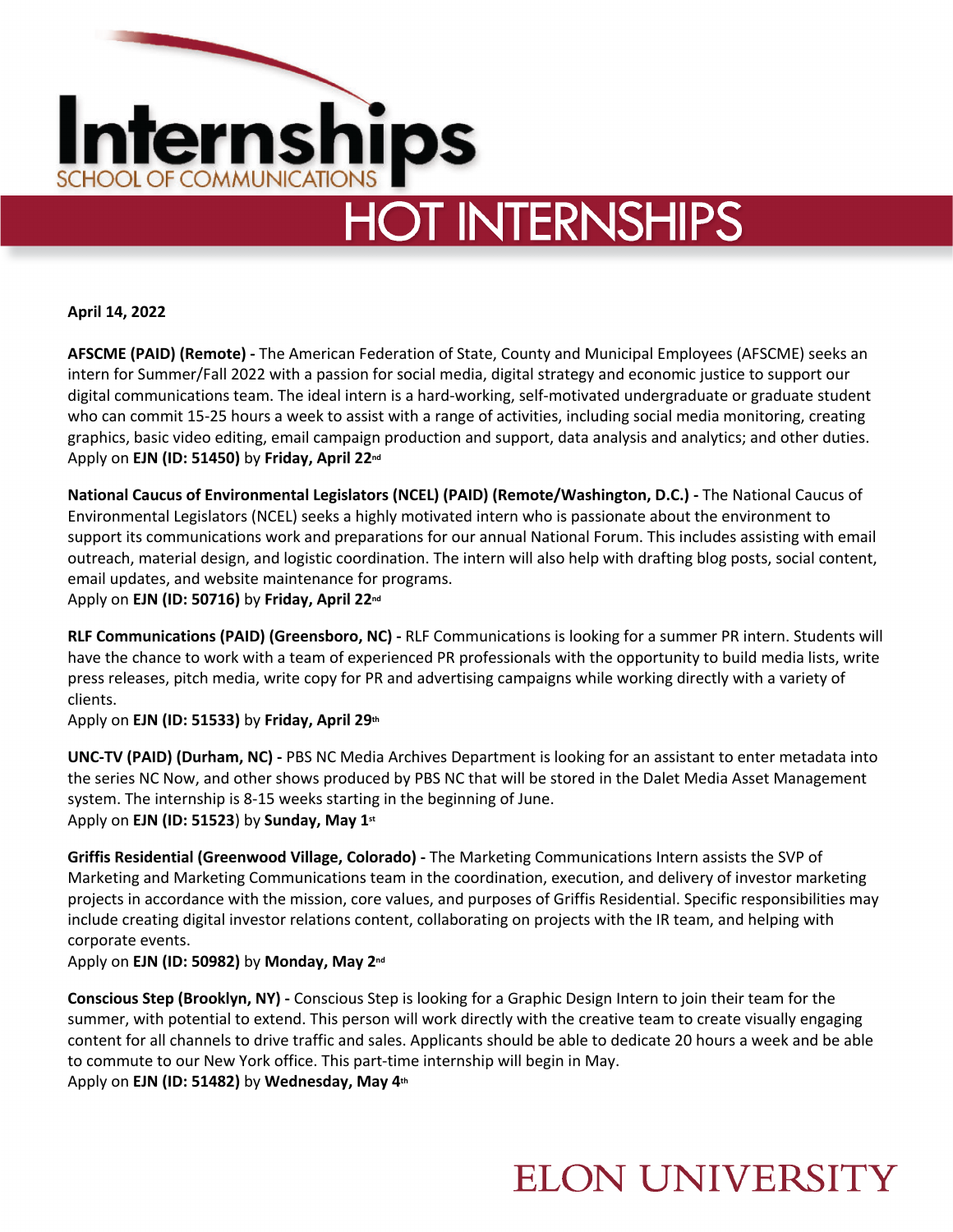

# **HOT INTERNSHIPS**

**Delaware North (PAID) (Boston, MA) -** Delaware North Boston Holdings is hiring a Digital Marketing Intern to join the TD Garden and Boston Bruins team in Boston, Massachusetts. In this paid summer internship, the Digital Marketing Intern will gain experience in reporting, social listening, scheduling social media content, and in conducting digital marketing research.

Apply on **EJN (ID: 51580)** by **Thursday, May 5th**

**Beacon Street Services (Baltimore, MD) -** InvestorPlace is looking for a Paid Media Intern to join their team. In this role, you will get experience working with the paid media team on everything from launching new campaigns in ad networks like Google, Facebook, Yahoo, and YouTube, to testing new ad creatives to see which variation performs better, to optimizing and reporting on active campaigns to internal and external stakeholders. Apply on **EJN (ID: 51563)** by **Thursday, May 5th**

**The Climate Reality Project (PAID) (Remote) -** The Climate Reality Project is seeking a highly motivated intern to assist in engaging the public about implementing bold climate and clean energy policies through digital platforms. This intern will be a key member of the digital team, helping launch innovative web, video, email, SMS, and social media campaigns; grow our social media following across multiple platforms; recruit new online activists; educate our supporter base on the latest climate change developments; and mobilize our membership to take meaningful online and offline action.

Apply on **EJN (ID: 50738)** by **Friday, May 6th**

**Evolve California (San Francisco, CA) -** Evolve California is seeking summer interns to join its grassroots effort to fullyfund public education in California. This position is ideal for students or recent graduates who want to gain professional experience in advocacy, grassroots organizing, lobbying, and campaigning. Interns will learn and engage with the fundamentals of ground up political work.

Apply on **EJN (ID: 50880)** by **Saturday, May 7th**

**The Salvation Army National Headquarters (Alexandria, VA) -** The Digital Communications Intern (DCI) will help develop and implement the digital and social media communication strategy and efforts of The Salvation Army National Headquarters and assist with the creation and appropriate distribution of the digital and social media elements of all internal and external communications initiatives for National Headquarters (NHQ). The intern will use all digital forms of communication (print, electronic, photo and video) to effectively communicate the mission of The Salvation Army internally and externally.

Apply on **EJN (ID: 51007)** by **Sunday, May 8th**

**ORAM (PAID) (Remote) -** This Communications, Development and Administration Internship gives you the opportunity to assist with the development of communications strategy, report on areas of interest such as human rights, migration, refugees, support funding opportunities and much more. You will also gain professional development training and a professional network of peers as you join a cohort of interns in serving with various teams across Alight and partner organizations.

Apply on **EJN (ID: 51502)** by **Wednesday, May 11th**

**Unity in Greensboro (Greensboro, NC) -** The Outreach Intern at Unity in Greensboro is a passionate individual who cares deeply about connecting with and serving the Greensboro community while also building awareness of the work an organization does. This position has the responsibility of researching and scheduling outreach opportunities for Unity in Greensboro to become more active in the community, and to oversee community service projects. Apply on **EJN (ID: 50923)** by **Saturday, May 16th**

### **ELON UNIVERSITY**